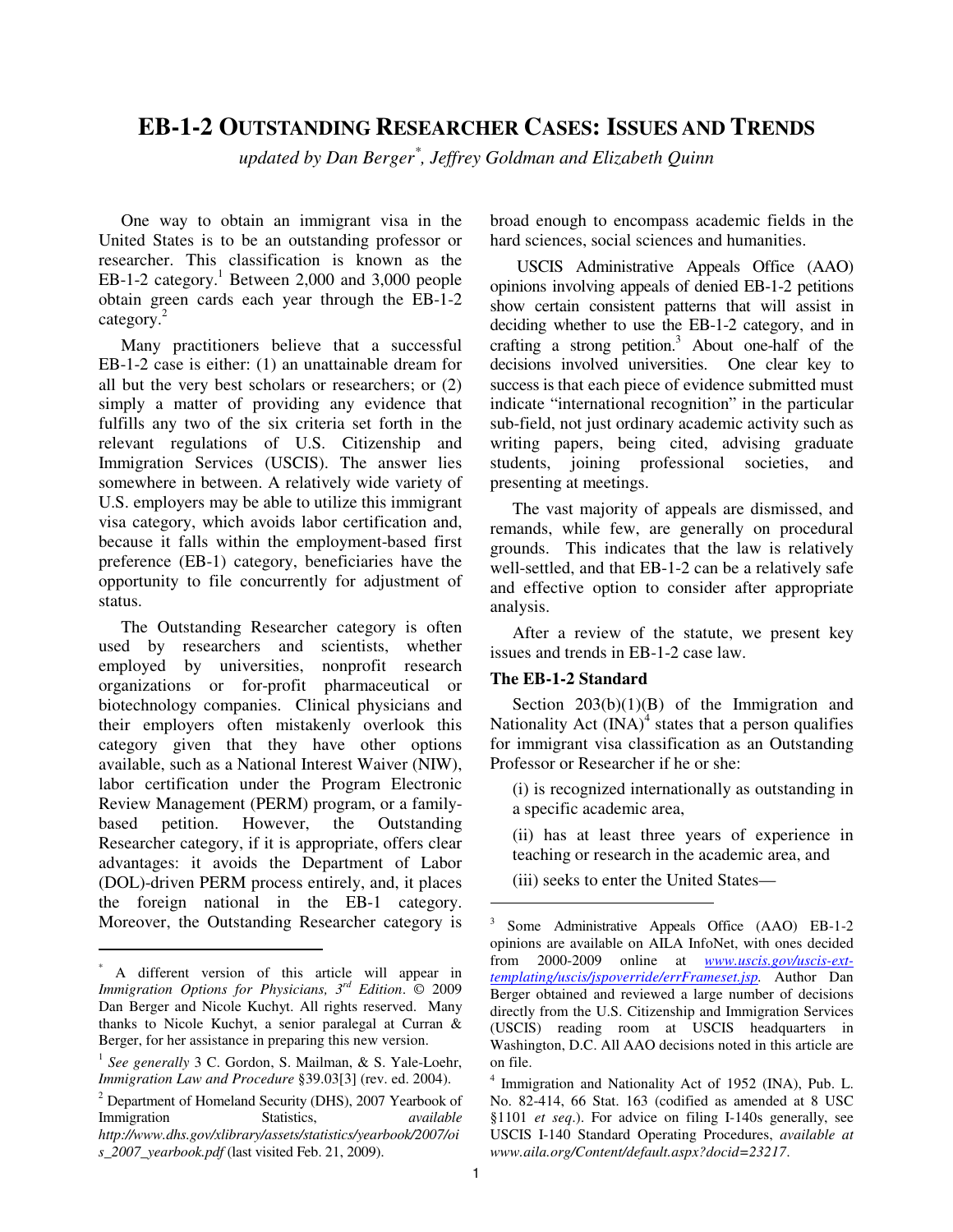(I) for a tenured position (or tenure-track position) within a university or institution of higher education to teach in the academic area,

(II) for a comparable position with a university or institution of higher education to conduct research in the area, or

(III) for a comparable position to conduct research in the area with a department, division, or institute of a private employer, if the department, division, or institute employs at least three persons full-time in research activities and has achieved documented accomplishments in an academic field.

USCIS regulations at 8 CFR §204.5(i)(3) state that a petition for an Outstanding Researcher or Professor must be accompanied by:

(i) Evidence that the professor or researcher is recognized internationally as outstanding in the academic field specified in the petition. Such evidence shall consist of at least two of the following:

(A) Documentation of the individual's receipt of major prizes or awards for outstanding achievement in the academic field;

(B) Documentation of the person's membership in associations in the academic field that require outstanding achievements of their members;

(C) Published material in professional publications written by others about the person's work in the academic field. Such material shall include the title, date, and author of the material, and any necessary translation;

(D) Evidence of the individual's participation, either individually or on a panel, as the judge of the work of others in the same or an allied academic field;

(E) Evidence of the person's original scientific or scholarly research contributions to the academic field; or

(F) Evidence of the individual's authorship of scholarly books or articles (in scholarly journals with international circulation) in the academic field;

(ii) Evidence that the person has at least three years of experience in teaching and/or research in the academic field. Experience in teaching or research while working on an advanced degree will only be acceptable if the individual has

acquired the degree, and if the teaching duties were such that he or she had full responsibility for the class taught or if the research conducted toward the degree has been recognized in the academic field as outstanding. Evidence of teaching and/or research experience shall be in the form of letter(s) from former or current employer(s) and shall include the name, address, and title of the writer, and a specific description of the duties performed by the person.

# **ISSUES REGARDING THE PETITIONING INSTITUTION**

#### **A "Permanent Offer Of Employment"**

EB-1-2 cases require that the sponsoring institution file a petition on behalf of the beneficiary; he or she cannot self-petition. Moreover, the petitioner must have offered the beneficiary a permanent, full-time position. In the past, legacy Immigration and Naturalization Service (INS) regional service centers focused less on the "permanent" nature of the job than did the DOL in the labor certification context.

This has changed over the years, particularly at the Nebraska Service Center. Many of the AAO cases prior to 2006 questioned the existence of a qualifying job offer as defined by regulation. The regulation states that "[p]ermanent, in reference to a research position, means either tenured, tenure-track, or for a term of indefinite or unlimited duration, and in which the employee will ordinarily have *an expectation of continued employment* unless there is good cause for termination."<sup>5</sup>

In a review of cases prior to 2006, those in which the offers of employment fell short of meeting the strict regulatory definition of "permanent" were denied.<sup>6</sup> Examples included cases in which the position was dependent on the availability of research

<u>.</u>

 $58$  CFR  $\S 204.5(i)(2)$  (emphasis added).

<sup>&</sup>lt;sup>6</sup> In one case, the AAO found that the definition of permanent employment had been met through the submission of a letter from the petitioner to the beneficiary and withdrew the director's finding that the position offered was not permanent in nature. The letter explicitly stated that the "position meets the definition of a permanent position in that it is for an *indefinite or unlimited duration and [the beneficiary] will have the expectation of continued employment unless there is good cause for termination[*.*]*" The appeal was dismissed on other grounds. *Matter of [name & file number not provided]* (AAO Feb. 27, 2003).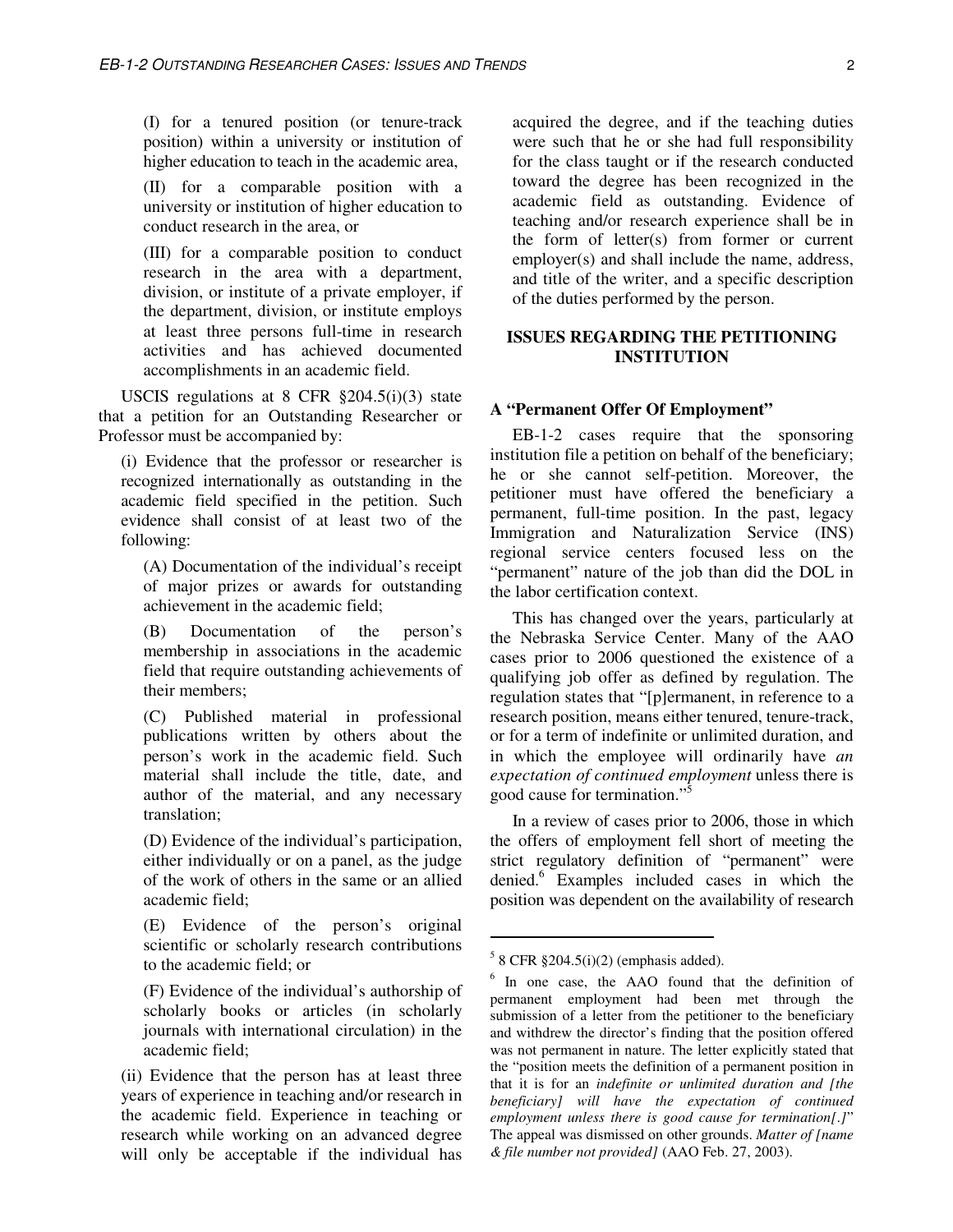funding, as well as positions that resembled "at will" employment.<sup>7</sup> The petitioner's intent to renew the position indefinitely (albeit without obligation) or the absence of a defined end-date were considered insufficient by the  $AAO$ .<sup>8</sup> Claims that the petitioner "does not offer positions of unlimited duration [to any employees] prior to tenure"<sup>9</sup> or that tenure-track positions are also renewable $10$  were equally unsuccessful.

The USCIS demonstrated a shift in this analysis with issuance of a memorandum in June 2006 which provided much needed guidance on the requirements of a "permanent offer of employment" under this immigrant category.<sup>11</sup> The memorandum ("Permanent Offer" memo) acknowledged the realities of modern business practice in that not all employment agreements contain "good cause for termination" clauses. It also reiterated that the "permanent" requirement refers to research positions only, and not to a non-research professor position, which must be shown to be tenured or tenure-track.

The guidance set forth in the "Permanent Offer" memo states that an Outstanding Researcher petition may be approvable even without an employment agreement containing a "good cause for termination" clause if the sponsoring employer can show that the offer is intended to be "of an indefinite or unlimited duration and that the nature of the position is such that the employee will ordinarily have an expectation of continued employment." In a case of a researcher position funded with yearly grants and thus, one year employment contracts, evidence of the employer's intention to continue to seek this funding and a

 $\overline{a}$ 

history of prior renewals of the grant could demonstrate that all involved have an expectation of continued employment.

PRACTICE POINTER: In addition to submission of evidence of a history of prior grant renewals, the petitioner should submit clear evidence that it intends to seek continued funding for the position, either in its letter in support of the petition or ideally, in the offer letter itself. Even in a case where a written employment agreement is valid for one year, evidence of the renewal or extension of earlier employment agreements with this same employee, or others in the research team, and other documentation of the expected long-term nature of the research of the department or division would serve to demonstrate this key requirement.

This change also is reflected in the USCIS Adjudicator's Field Manual (AFM) Update AD03- 01), which instructs that "adjudicators should not deny a petition where the employer is seeking an outstanding researcher solely because the actual employment contract or offer of employment does not contain a "good cause for termination" clause.<sup>12</sup>

The USCIS Adjudicator's Field Manual (AFM) Update AD06-00 clarified such a clause is not required to demonstrate the position is permanent, however, the petitioner must:

establish that the offer of employment is intended to be of an indefinite or unlimited duration and that the nature of the position is such that the employee will ordinarily have an expectation of continued employment.<sup>13</sup>

Another, related issue in past cases involved the AAO finding that the job offer be evidenced in the form of a letter from the petitioner *addressed to the beneficiary* and not to the immigration authorities.<sup>14</sup> In one opinion, the AAO stated that an offer letter from a department head should not be given any

<sup>7</sup> *Matter of [name & file number not provided]* (AAO 2004). *See also Matter of [name & file number not provided]* (AAO May 9, 2003), where the AAO noted that "[e]mployment at will … is, by definition, distinct from permanent employment."

<sup>8</sup> *Matter of [name & file number not provided]* (AAO 2004) and *Matter [name & file number not provided]* (AAO Feb. 2004).

<sup>9</sup> *Matter of [name not provided]*, LIN 03 044 50815 (AAO Oct. 8, 2003).

<sup>10</sup> *Matter of [name & file number not provided]* (AAO 2004). In this decision, the AAO noted that "the regulatory requirements are not discretionary, and the employment policies of a given university cannot override the regulations."

<sup>&</sup>lt;sup>11</sup> USCIS Memorandum, M. Aytes, "Guidance on the Requirement of a 'Permanent Offer of Employment' for Outstanding Professors and Researchers" (June 6, 2006), *published on* AILA InfoNet at Doc. No. 06060860 (*posted* June 8, 2006).

<sup>&</sup>lt;sup>12</sup> USCIS Memorandum, M. Aytes, "AFM Update Chapter 22: Employment-based Petitions (AD03-01)" (September 12, 2006), *published on* AILA InfoNet at Doc. No. 06101910 (*posted* October 19, 2006).

<sup>&</sup>lt;sup>13</sup> USCIS Memorandum, M. Aytes, "Revisions to AFM Chapter  $22.2(c)(2)(B)$  (AFM Update AD06-00)" (June 6, 2006).

<sup>14</sup> 8 CFR §204.5(i)(3)(iii). *See, e.g.*, *Matter of [name & file number not provided]* (AAO June 9, 2003), where the AAO noted that "[a] letter to the U.S. government, stating that the beneficiary has been offered a permanent position, is not a job offer. It is, rather, a claim about, and a description of, a job offer."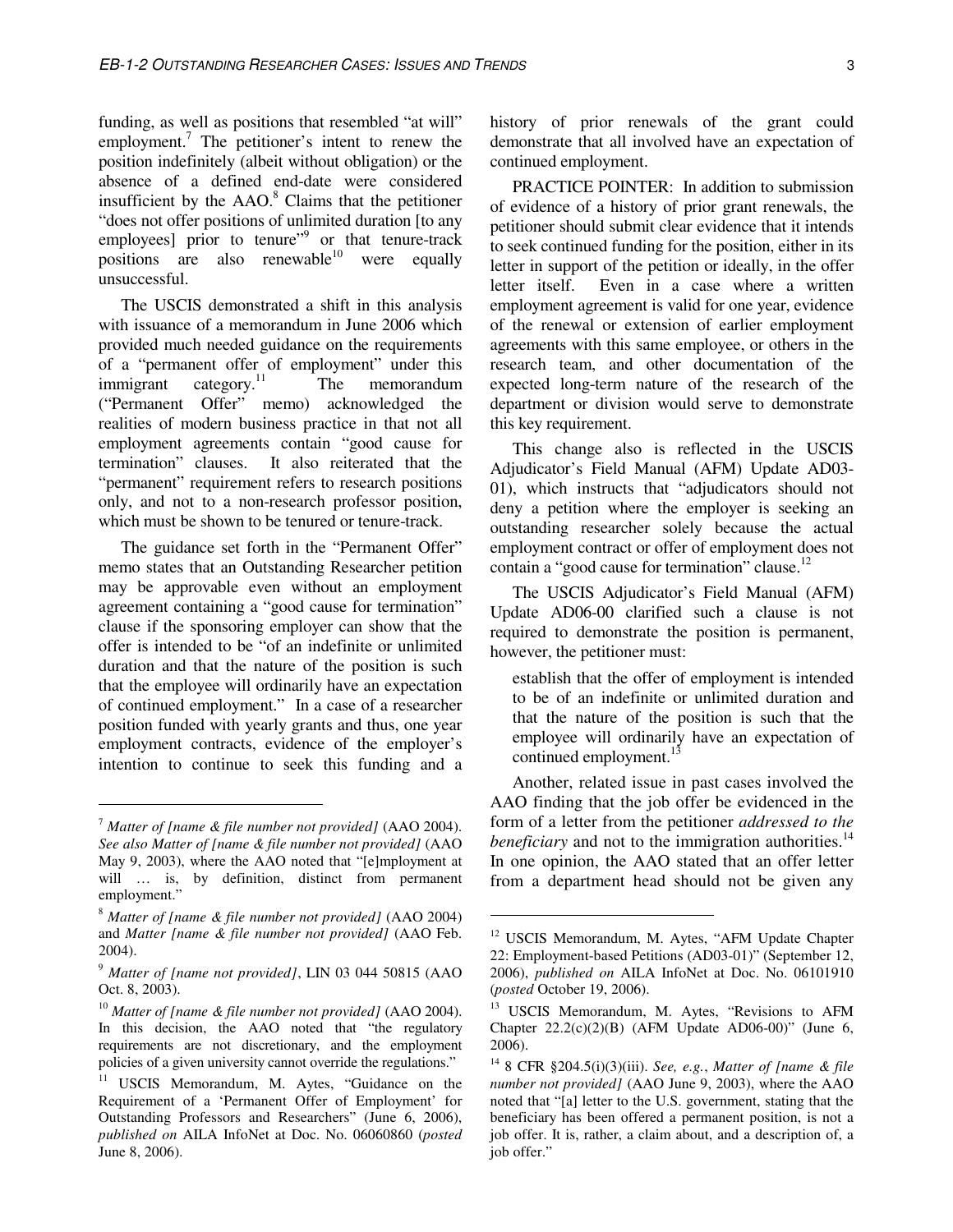weight without evidence (typically from the personnel department) that the individual signing the letter had been granted the authority to hire permanent employees.<sup>15</sup> Finally, several of the decisions noted the requirement that the formal job offer letter must pre-date the petition's filing date.<sup>16</sup>

The prudent approach in such cases is to seek and include an offer letter written by someone at the institution who has actual hiring authority and directed to the foreign national.

# **At Least Three Persons Full-Time in Research Activities**

Petitioners for EB-1-2 cases must demonstrate employment of "at least three persons full-time in research activities." This may prove difficult, especially if some tweaking is necessary to fit the beneficiary into a research position in the first place. The additional persons need not be of the same outstanding caliber as the beneficiary, as long as they are engaged in full-time research in the beneficiary's field.

Additionally, the research program as a whole must have "achieved documented accomplishments in an academic field." Publications are by far the easiest way to evidence this, but when they are not available, evidence of being awarded large sums of grant money, patents or invitations to present work at national or international conferences may suffice.

PRACTICE POINTER: A petitioner's annual report or similar publication often includes information on the types and numbers of employed staff, including job titles such as "researcher." Similarly, the organization's mission statement and description of past and current achievements or milestones in such a publication can constitute valuable evidence that it meets this requirement. It is also important to include independent websites that report glowingly of the petitioner's accomplishments, and to mention them in at least one of the independent expert support letters.

 $\overline{a}$ 

#### **Employer's Ability to Pay**

PRACTICE POINTER: Most attorneys who file EB-1-2 cases have been successful in leaving out "Ability to Pay" documentation and just including evidence of an established research program. Note that the regulations require Ability to Pay documentation for *every* employment-based immigrant visa petition that is based on a job offer. Ability to Pay documentation is considered "initial evidence" and based on recent telephone communication with Service Center adjudicators,<sup>17</sup> an I-140 can be denied without a request for Evidence (RFE) for lack of initial evidence.<sup>18</sup> Avoid potential problems by submitting appropriate Ability to Pay documentation at the time of initial filing.

#### **EVIDENTIARY ISSUES**

#### **Three Years of Research Experience**

According to 8 CFR §204.5(i)(3), evidence of research experience "shall be in the form of letter(s) from former or current employers and shall include the name, address, and title of the writer, and a specific description of the duties performed by the alien." Evidence of having presented research findings at international conferences and/or publication of related articles in peer-reviewed journals also will serve to corroborate fulfillment of this criterion.

Cases where the beneficiary has had a long career are naturally easier to prove. There may be more scrutiny for the cases where the three years of research experience is just met. For example*,* in *Matter of [name & file number not provided]* (AAO Feb. 6, 2003), the AAO remanded for further action as a result of the director's "summary conclusion" that "[t]he beneficiary has only been out of school for four years—not really enough time to distinguish himself internationally." In its decision, the AAO noted the requirement of three years of experience and stated, "[w]hile it would likely be rare for a researcher to earn international recognition as outstanding after only four years, to deny the petition on that basis is arbitrary and not grounded in any statute, regulation or case law." Nevertheless,

 $\overline{a}$ 

<sup>15</sup> *Matter of [name & file number not provided]* (AAO June 9, 2003).

<sup>16</sup> *See, e.g.*, *Matter of [name & file number not provided]*  (AAO Feb. 2004); *Matter of [name not provided]*, EAC 02 120 51858 (AAO Jan. 21, 2004); *Matter of [name & file number not provided]* (AAO May 23, 2003); and *Matter of [name & file number not provided]* (AAO Mar. 19, 2003). *See also Matter of Katigbak*, 14 I&N Dec. 45 (INS Reg'l Comm'r 1981), requiring that the beneficiary meet the qualifications for the employment-based immigrant classification as of the date the petition is filed.

<sup>&</sup>lt;sup>17</sup> Call received on Sept. 26, 2008 from TSC Officer Mike requesting ability to pay documentation for EB-1-2 Petitioner, a for-profit research organization. <sup>18</sup> *See* 8 CFR §204.5(g)(2).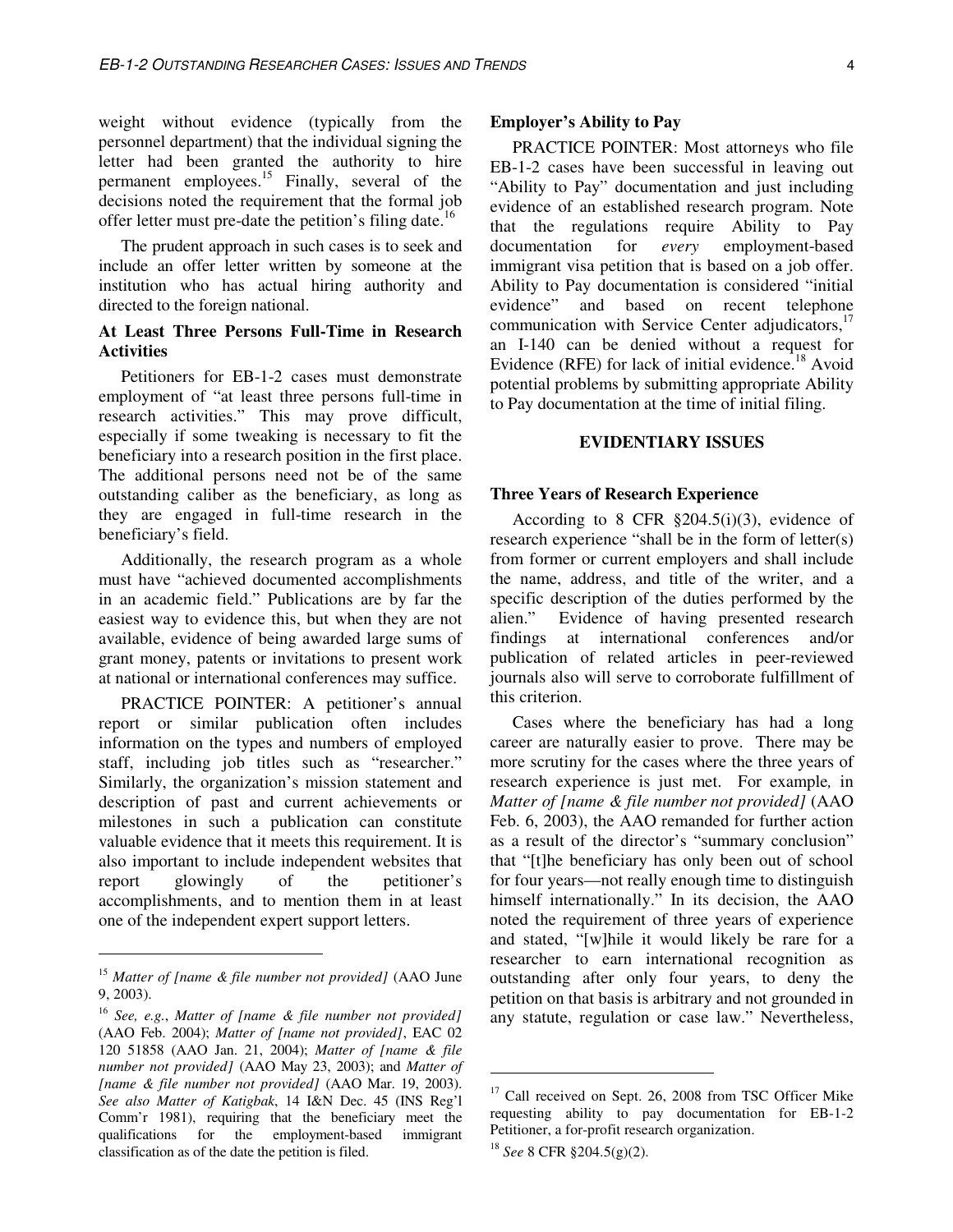this case demonstrates the scrutiny given to cases involving researchers early in their careers.

The Outstanding Researcher regulations specifically note that experience gained while completing an advanced degree may be counted toward the requisite "three years" if the foreign national acquired the degree, and if the research he or she conducted toward the degree in the academic field has been "recognized as outstanding." Of past AAO decisions, only a few hinged on the regulatory option that pre-doctoral research counts toward the three-year requirement. However, as a practical matter it is hard to prove that a beneficiary with less than three years of post-doctoral research has an international reputation in his or her field.

In such a case, the petition must clearly document the outstanding nature of any pre-doctoral research, and consider a National Interest Waiver or a PERM labor certification if that research is not outstanding. Paid research assistant work, for example, is treated with suspicion, and must be carefully distinguished from the basic research involved in the doctoral degree.

#### **Peer Letters of Recommendation**

Be sure to include letters from peers who have not collaborated directly with the beneficiary. However, it undermines the claim to an international reputation when the peer reference did not previously know the beneficiary, but is writing the letter simply after reviewing his or her résumé and publications.<sup>19</sup> Therefore, a combination of letters from collaborators and mentors who describe the beneficiary's reputation in the field, along with a few other letters from independent references who know the beneficiary's work via their conference presentations or publications, is the best recipe for success. Moreover, it is possible that many letters may start to sound repetitive. A total of five to seven letters seems reasonable given the amount of time the adjudicator has to review each petition.

 $\overline{a}$ 

## **Receipt of Major Prizes or Awards for Outstanding Achievements**

We offer a short list of awards submitted that held little or no weight in the appeals process because they did not establish international recognition:

Student prizes, including graduate fellowships; $^{20}$ 

 Beneficiary having made the Dean's List or received merit awards: "Student awards for which only students compete are not major prizes or awards such that they are indicative of international recognition"; $^{21}$ 

 Awards granted by the petitioner, including internal research funding awards; $^{22}$ 

Travel awards: $^{23}$ 

-

Teaching assistant awards; $^{24}$ 

Elected student officer positions; $^{25}$ 

 Receipt of a high score on an admissions examination;<sup>26</sup>

Acceptance for publication; $^{27}$ 

<sup>23</sup> *Matter of [name not provided],* LIN 06 210 52939 (AAO Jan. 18, 2008).

<sup>24</sup> *Matter of [name not provided]*, EAC 02 120 51858 (AAO Jan. 21, 2004), and *Matter of [name not provided]*, WAC 02 133 52171 (AAO May 13, 2003).

<sup>19</sup> *See, e.g.*, *Matter of [name & file number not provided]* (AAO Feb. 4, 2003), where the AAO noted that "[w]e do not require letters from individuals with no knowledge of the beneficiary's work; such letters would not demonstrate international recognition. In order to demonstrate international recognition, however, the record must contain evidence that international experts beyond the beneficiary's circle of colleagues are aware of his work. Otherwise, the concept of international recognition is meaningless."

 $20$  As one AAO decision noted, "The beneficiary's fellowship grants … and scholarships were, by nature, presented not to established scholars with active professional careers, but rather to individuals pursuing further training and education. Graduate study is not a field of endeavor; we cannot artificially restrict the beneficiary's field to exclude established researchers who have long since completed their training and therefore do not compete for fellowships and scholarships." *Matter of [name not provided]*, WAC 02 105 52596 (AAO Apr. 10, 2003).

<sup>21</sup> *Matter of [name & file number not provided]* (AAO Feb. 4, 2003).

<sup>22</sup> *Matter of [name & file number not provided]* (AAO Feb. 27, 2003).

<sup>&</sup>lt;sup>25</sup> In one case, the AAO noted that "[b]eing elected to positions such as Student Practicum Supervisor or Student Liaison Co-Chair at a particular educational institution do not qualify as major prizes or awards that demonstrate international recognition." *Matter of [name not provided]*, WAC 02 105 52596 (AAO Apr. 10, 2003).

 $26$  As one AAO decision noted, "[t]aking a widely administered, near-mandatory admissions test is not a major prize or award, regardless of one's score." *Matter of [name & file number not provided]* (AAO Feb. 2004).

 $27$  In one case, the AAO noted that "[t]he materials name the beneficiary as a winner of the distinguished research award, but it appears from a review of all materials that this 'award'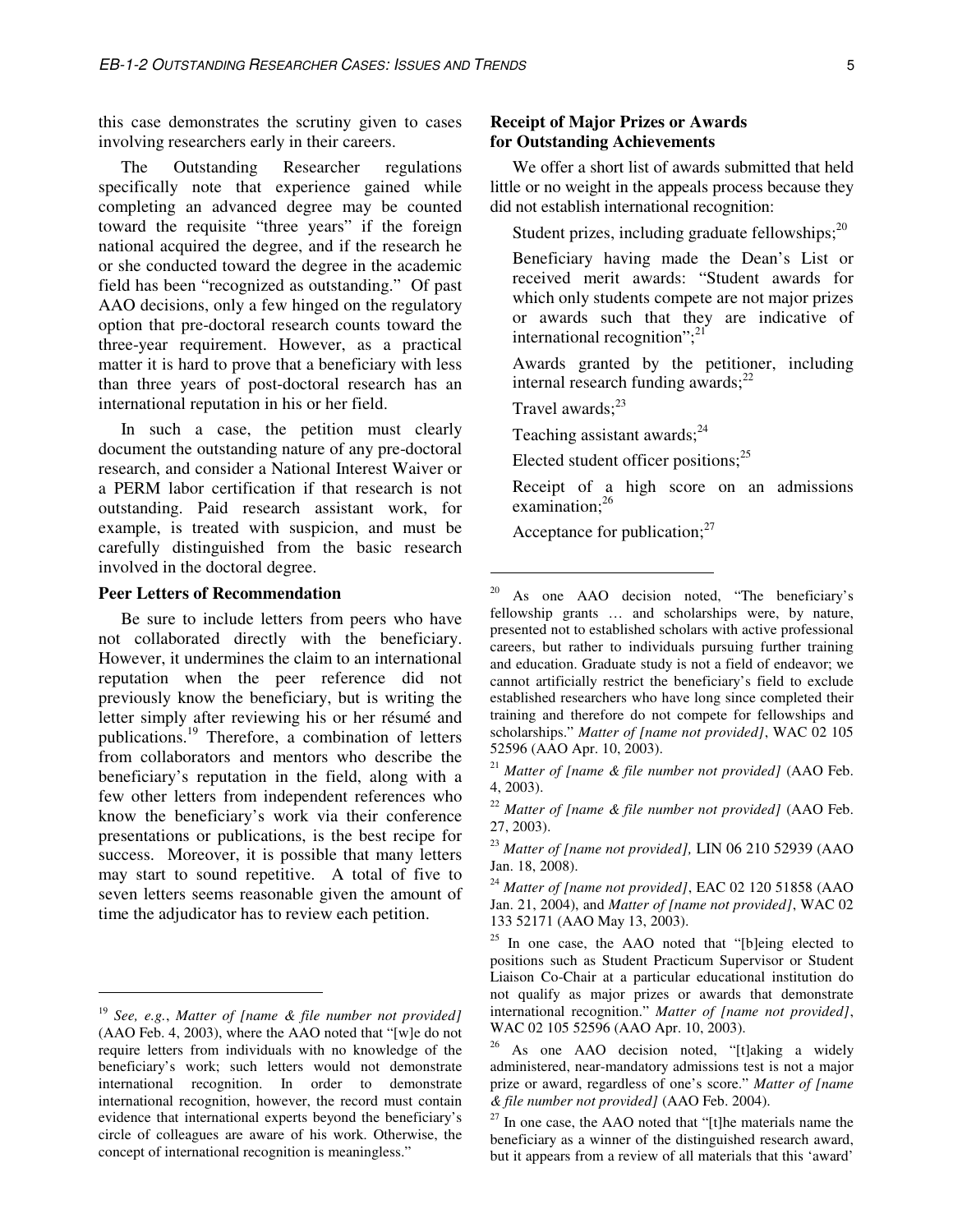Research fellowships, unless granted on the basis of prior significant achievement;<sup>28</sup> and

Grants for new work.<sup>29</sup>

Note that grants do not fall cleanly into any of the six regulatory criteria for EB-1-2 classification. It may be practical to include substantial funding from competitive sources (National Institute of Health, National Science Foundation, etc.) in a separate category of your own design. Alternatively, you can document that the reason for funding by the granting agency was based on recognized past accomplishments (*e.g.*, documented either by the peer reviews for the grant or in the peer reference letters for the EB-1-2 petition). The same is true for research or medical fellowships. The grant must be related to the beneficiary's field of endeavor.

By "major," the USCIS standard seems to mean "international." It is important to include not just proof of the award, but proof of how and why the award is important in the field. This may include the judging criteria or evidence of media coverage. "This criterion requires documentation establishing that the beneficiary's awards enjoy significant international stature."30

Furthermore, a shared prize or award resulting from collaborative work should not be considered any less prestigious for that reason alone. Even the Nobel Prize is frequently shared amongst collaborators, just as an Olympic medal is often shared by a team. In fact, if the beneficiary led a collaborative effort between multinational researchers resulting in the award, it can speak to his or her reputation and

 $\overline{a}$ 

<sup>29</sup> The AAO has noted that "fellowship grants are often bestowed in response to applications by prospective recipients, who describe the research they seek to undertake. In other words, grants and scholarships generally support future activities rather than recognize prior achievements." *Matter of [name not provided]*, WAC 02 105 52596 (AAO Apr. 10, 2003). *Matter of [name not provided]*, WAC 04 038 51529 (AAO [date unknown]), *available at www.aila.org/Content/default.aspx?* 

influence in the international research community. $31$ Peer letters can address this issue as well, particularly from a peer with direct knowledge of the awarding criteria and/or the beneficiary's prime role in a recognized endeavor.

#### **Membership in Associations**

 Specialized researchers frequently belong to associations in their fields. However, most professionals with the appropriate degree, certification or credentials are eligible for such associations upon payment of a membership fee. For a membership to have weight in this category, there must be a higher selective standard for admission to the association. An often-used analogy to illustrate this point for a client might be the American Bar Association, or the American Immigration Lawyers Association, both large and well-respected organizations, but ones that would not meet this more rigorous membership standard. It is not assumed "that every association that enjoys a premier or preeminent reputation as an association has exclusive membership requirements."<sup>32</sup> The practitioner should submit evidence of selective membership criteria along with evidence of membership in the association. The association must be related to the beneficiary's field of endeavor.

PRACTICE POINTER: Although mere membership in an association in one's field without evidence of membership criteria beyond payment of dues does not fulfill this criterion, the petition may include evidence of the beneficiary's unique or selected role within such an association, such as being invited to serve on a steering committee, as a reviewer of the association's publications, or as an elected member of the association's governing body. Such additional achievements within an organization point to an individual's reputation and advanced standing among his or her peers.

The AAO decisions state clearly that this criterion is intended for the "most prestigious associations, such as the National Academy of Sciences, which are extremely restrictive in their membership requirements. The National Academy of Sciences admits a few dozen members each year

merely connotes a presenter whose work was accepted for publication." *Matter of [name not provided]*, WAC 04 038 51529 (AAO [date unknown]), *available at* www.aila.org/Content/default.aspx?docid=24392.

<sup>28</sup> *Matter of [name not provided],* LIN 07 165 53072 (AAO Jan. 28, 2008).

*docid=24392*. In our experience, this argument can be rebutted by showing that the research has achieved international interest, thereby satisfying the international reputation standard.

<sup>30</sup> *Matter of [name not provided]*, EAC 02 120 51858 (AAO Jan. 21, 2004).

 $31$  R. Deasy & P. Yanni, "Arrows in Your Quiver: Arm Yourself to Win Approvals," *Immigration Options for Academics and Researchers* (AILA 2005 Ed.).

<sup>32</sup> *Matter of [name not provided]*, WAC 04 038 51529 (AAO [date unknown]), *available at www.aila.org/Content/default. aspx?docid=24392*.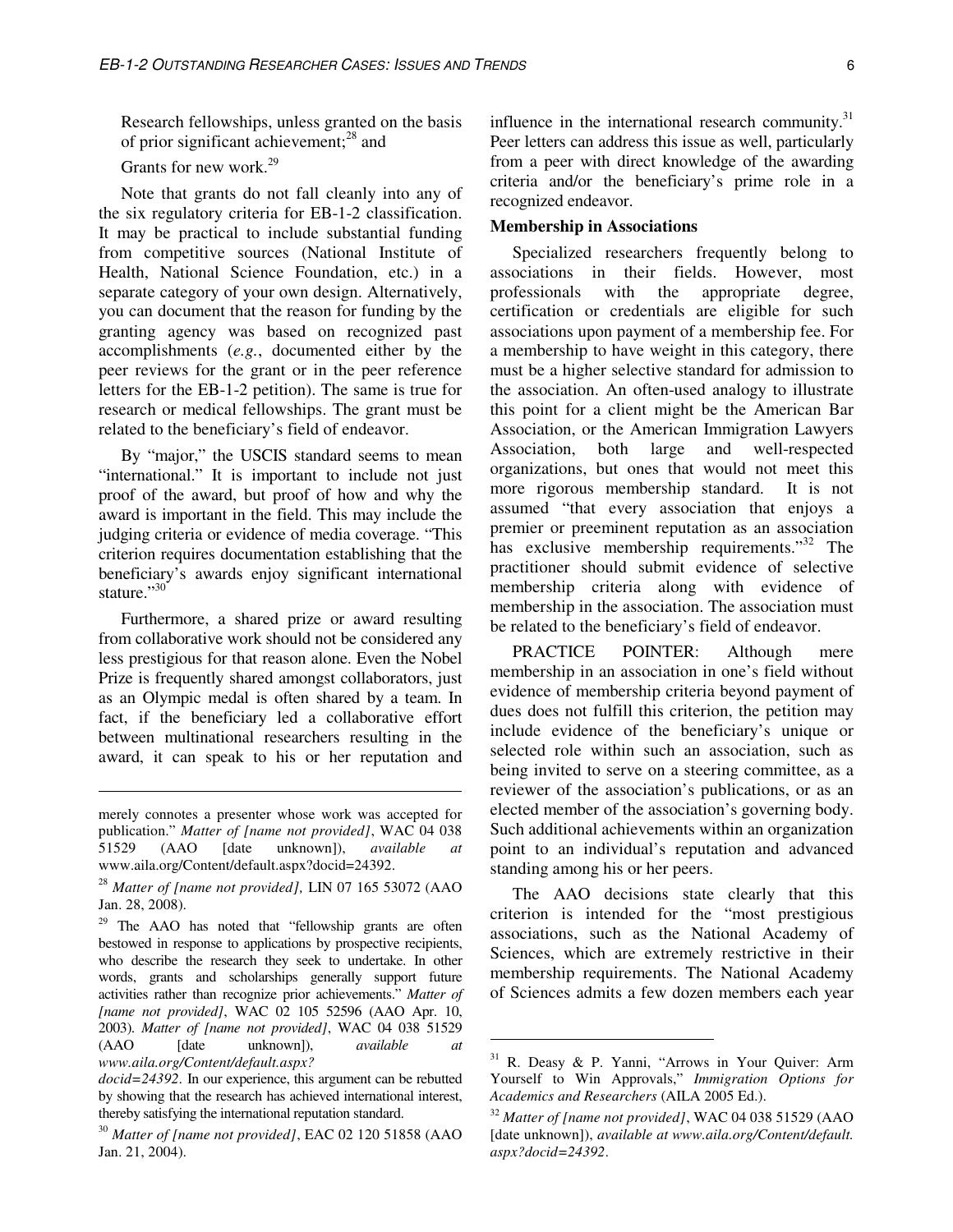and these new memberships are decided at the national level rather than by local members."<sup>33</sup>

 PRACTICE POINTER: If the professional associations to which the beneficiary belongs do not rise to the level of fulfilling this criterion, then leave them out altogether. Do not assume "it can't hurt to include it", because it can. Including unpersuasive evidence only gives fodder to the adjudicator on which to base a denial.

#### **Published Material About the Person**

To satisfy this criterion, the published material should be at the national or international level. Articles in local newspapers, university publications, or the petitioner's internal reports do not qualify. Moreover, standard academic citations do not count as published material "about" the beneficiary.<sup>34</sup>

Publications that may meet this criterion are trade or academic journals that feature the beneficiary and/or his or her work; internationally circulated newspapers which report on the beneficiary and/or the beneficiary's employer, if the article discusses the research work for which the beneficiary is known.

#### **Participation as a Judge of the Work of Others**

Reviewing grants or articles can satisfy this criterion if the review request is directed particularly to the beneficiary. Generic "dear colleague" letters or requests passed down from a mentor do not indicate an international reputation in the field.<sup>35</sup> A position as a member of a journal editorial board is ideal because in such a position, the beneficiary "provides policy guidance in addition to reviewing manuscripts," and is "not simply one of the journal's numerous peerreviewers."<sup>36</sup> Invitations to serve as a member of conference-organizing or other steering committees may also be persuasive. It is important to remember that the job of reviewing cannot be an "inherent duty

 $\overline{a}$ 

of the occupation" such as a professor evaluating the work of his or her students. $3^7$  However, any kind of higher level reviewing that is based on merit, such as being appointed to evaluate other professors for international awards or grant money, may qualify. Finally, reviewing articles in journals located within the region where the beneficiary studied may not be found to "demonstrate an international base of recognition."<sup>38</sup> In several cases, the AAO has stated that peer review, like publication, may be routine in a particular field, and therefore not every peer reviewer enjoys an international reputation.<sup>39</sup> Therefore, the burden is to set the beneficiary's peer-review record apart from others in the field. The letters from fellow experts can serve to provide the details necessary to place the beneficiary's peer-review work in the necessary context.

PRACTICE POINTER: If possible, include evidence that the beneficiary was in fact "judging" the grant proposal or article by including a copy of the beneficiary's comments, and even better, include evidence that the beneficiary's comments were accepted by the applicant submitting the grant proposal or article.

# **Original Scientific or Scholarly Research Contributions to the Academic Field**

Evidence submitted in this category must address the international reputation standard. Simply publishing or presenting one's work, or receiving grant funding, is common in research, and does not indicate international recognition of an individual's work. Overall, the AAO has concluded: "it does not follow that every published article represents an original contribution demonstrative of outstanding research or an international recognition. If we were

<u>.</u>

<sup>33</sup> *Matter of [name & file number not provided]* (AAO Nov. 20, 2002).

<sup>34</sup> *See [name & file number not provided]* (AAO Feb. 2004), and *Matter of [name not provided]*, LIN 02 114 55189 (AAO July 10, 2003).

<sup>&</sup>lt;sup>35</sup> As one AAO decision noted, "a request to review a journal manuscript from a colleague at one's own place of employment is not indicative of international recognition." *Matter of [name not provided]*, WAC 04 038 51529 (AAO [date unknown]), *available at www.aila.org/Content/default.aspx?docid=24392*.

<sup>36</sup> *Matter of [name not provided]*, LIN 04 253 51624 (AAO Aug. 30, 2007), *available at www.aila.org/Content/default. aspx?docid=23920*.

<sup>37</sup> *Matter of [name not provided]*, WAC 02 133 52171 (AAO May 13, 2003). In this decision, the AAO noted that "[E]valuating tenured research professors for an international award would be far more indicative of outstanding international reputation than would evaluating one's own graduate students on a dissertation committee." *See also Matter of [name & file number not provided]* (AAO Oct. 23, 2003); *Matter of [name not provided]*, LIN 03 165 52241 (AAO Apr. 5, 2005) (peer reviewing does not indicate international acclaim unless sufficient volume).

<sup>38</sup> *Matter of [name & file number not provided]* (AAO Feb. 24, 2004).

<sup>39</sup> *Matter of [name not provided]*, LIN 04 253 51624 (AAO Aug. 30, 2007), *available at www.aila.org/Content/ default.aspx?docid=23920*. *Matter of [name not provided]*, WAC 04 038 51529 (AAO [date unknown]), *available at www.aila.org/Content/default.aspx?docid=24392*.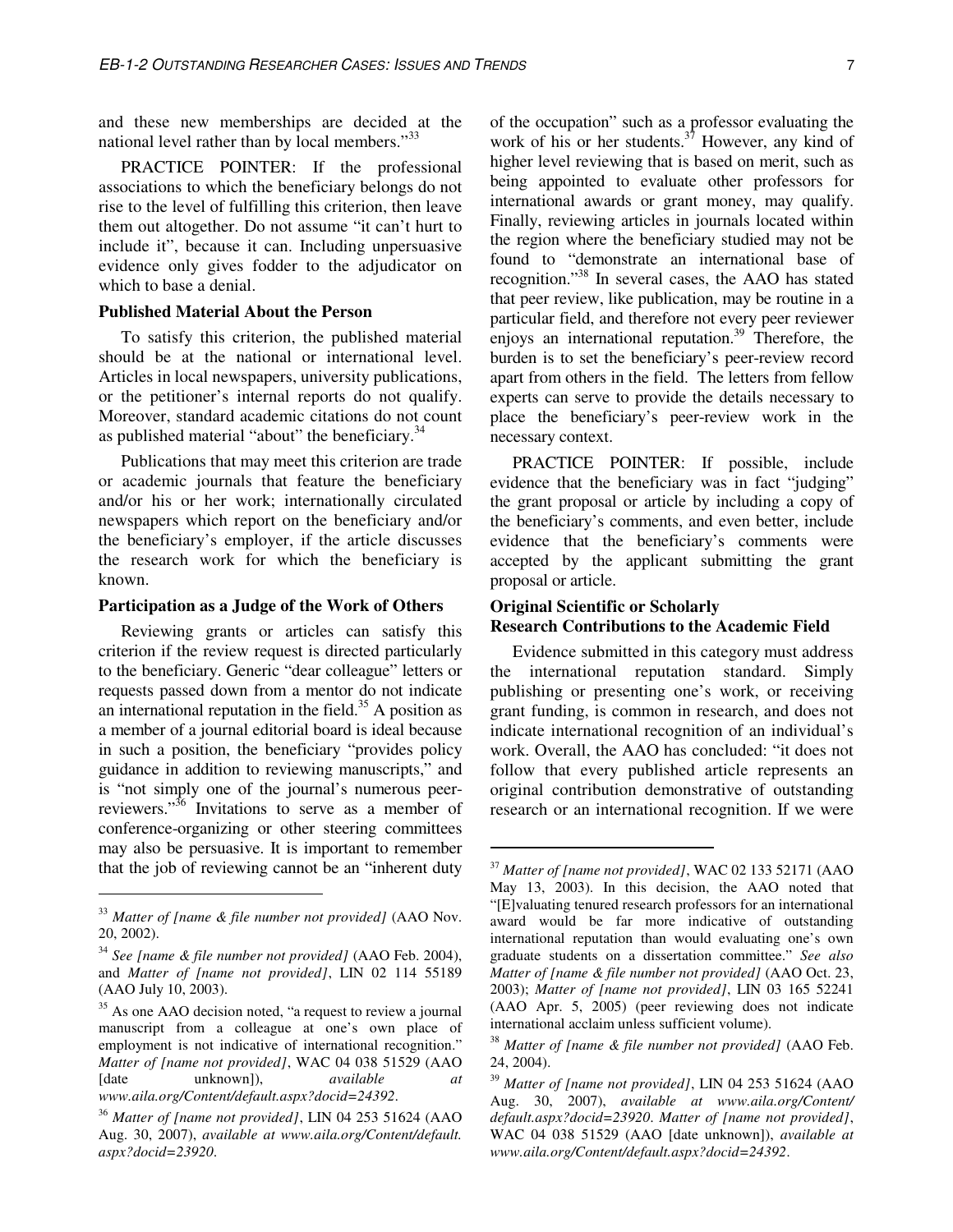to hold otherwise, then every alien who has published a scholarly article in an internationally circulated journal would automatically qualify as outstanding, which would clearly go against the intent of the regulations."<sup>40</sup>

Patents or patent applications also carry little weight unless they demonstrate an international reputation in the field. Practitioners should document the widespread use or application of the patent, for example, through direct evidence of its use (such as a licensing agreement to use the patent) and/or through the peer review letters in support of the petition.

Citation of the beneficiary's work without mention of its value is useless, given that the citing paper mostly likely credits at least a dozen other researchers. More acceptable evidence would be citation index entries that acknowledge the beneficiary's work as authoritative in the field. This helps to establish the significant impact of the beneficiary's work. $41$ 

Peer letters of recommendation can play an important role in demonstrating original contributions. Experts in the field can attest to the beneficiary's mastery and/or advocacy of a novel technique that has shaped the field, and indeed the expert's own work, which is not easily documented otherwise.<sup>42</sup> However, "general attestations of a contribution to the field, without more detail, are insufficient." References should be sure to address with specificity the beneficiary's contributions and their overall influence on the field, and not just on the petitioning institution or research group. $43$ 

# **Authorship of Scholarly Books or Articles**

 $\overline{a}$ 

The publications must be in peer-reviewed academic journals, preferably those with international circulation. When submitting evidence under this category, the practitioner must demonstrate that the publication record rises above that of the average

researcher.<sup>44</sup> One method of doing so is to show that the beneficiary's papers have been widely cited by independent researchers in the field. Evidence of the international citation of the beneficiary's articles is "generally a reliable indicator of a given article's impact."<sup>45</sup> "Self-citations" by the beneficiary, or citations by collaborators, do not satisfy this criterion.<sup>46</sup> The citation to the beneficiary's work by well-known organizations in the field – such as the World Health Organization for a medical researcher, or the World Bank for a researcher in economics – in their own reports and publications also may document the prestige associated with a particular publication.

It also helps to have the peer recommendation letters include references to specific papers, their impact, the beneficiary's contribution, and that they appeared in prestigious journals of international circulation. This can be particularly important when the beneficiary is listed as "co-author" on all or most articles.<sup>47</sup>

Evidence of the articles' "significant international distribution from independent sources such as media guides or the publishers themselves" can also be helpful to demonstrate international circulation. $48$ Note that the Institute for Scientific Information (ISI) ranks journals in terms of citation impact and in terms of total number of citations for journals in all scientific fields.<sup>49</sup> However, ranking alone will carry little weight except in conjunction with a finding that the author's work has been widely cited or followed.<sup>50</sup> Reading lists from university-level courses in the

<sup>40</sup> *Matter of [name & file number not provided]* (AAO Feb. 27, 2003).

<sup>41</sup> R. Deasy & P. Yanni, "Arrows in Your Quiver: Arm Yourself to Win Approvals," *supra* note 31.

<sup>42</sup> S. Seltzer, "How to Improve the Impact of Reference Letters Establishing Extraordinary Ability," *Immigration Options for Academics and Researchers* (AILA 2005 Ed.).

<sup>43</sup> *Matter of [name not provided]*, WAC 04 038 51529 (AAO [date unknown]), *available at www.aila.org/Content/default. aspx?docid=24392*.

<sup>44</sup> The AAO noted in one decision that "publication of scholarly articles is not automatically evidence of international recognition; we must consider the research community's reaction to those articles." *Matter of [name & file number not provided]* (AAO Feb. 4, 2003).

<sup>45</sup> *Matter [name & file number not provided]* (AAO Feb. 2004).

<sup>46</sup> *Matter of [name & file number not provided]* (AAO May 9, 2003).

 $47$  As stated in one decision, "[w] hile we do not find the lack of a first-authored article to be determinative, it is the petitioner's burden to demonstrate that the articles submitted are indicative of or consistent with international recognition." *Matter of [name & file number not provided]* (AAO Oct. 23, 2003).

<sup>48</sup> *Matter of [name not provided]*, WAC 02 105 52596 (AAO Apr. 10, 2003).

<sup>49</sup> General information about the Institute for Scientific Information (ISI) can be found online at *www.isinet.com*.

<sup>50</sup> *Matter of [name & file number not provided]* (AAO Feb. 24, 2004).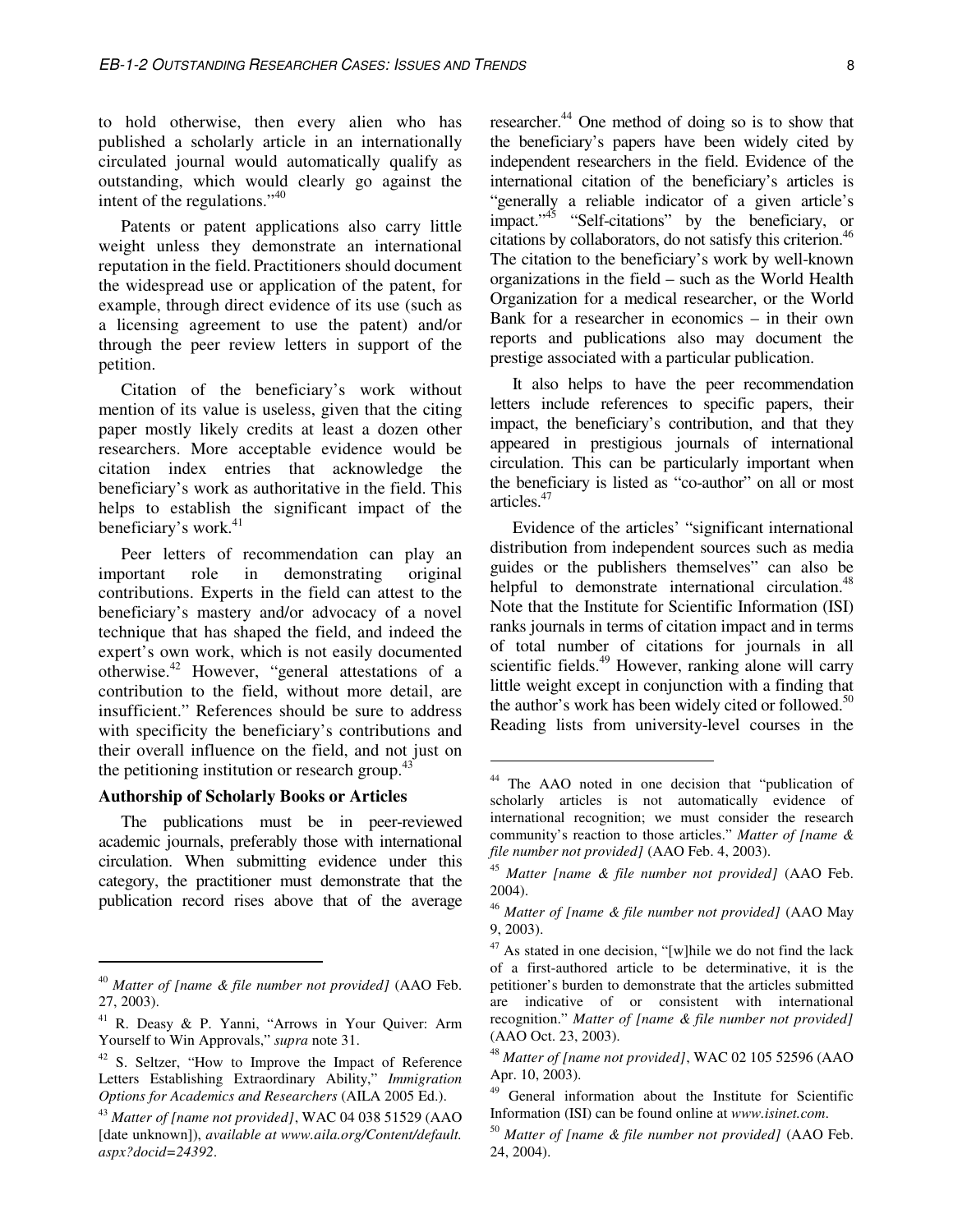United States and abroad "listing the beneficiary's work as required or recommended reading" may also help to provide evidence of international recognition.<sup>51</sup>

PRACTICE POINTER: Noting the impact of an article in subjective terms, where appropriate, can be helpful. For example, when mentioning a particular article, the reference could write: "From my travel to international meetings and my professional interactions in our field, I also note that Dr. X's article is widely discussed, and has been the basis of numerous research proposals." Any specific details, such as the article sparking discussion at a particular meeting, should also be included. The practitioner should encourage the expert letter writers to take a bit of extra time to generate details like this if possible or ask pointed questions which will assist in strengthening an expert's letter of support.

The practitioner must consider the standards within the particular field, and the indicators of achievement that may be specific to it. For example, for academic physicians, authorship of medical textbook chapters may be more common than scholarly article publications. The authorship of medical textbook chapters, particularly if the invitation to do so is extended as a result of international acclaim in the field, and if the textbook is widely used in medical schools, seems a strong alternative to scholarly article publications if they are few or nonexistent. In a different field, such as economics, the beneficiary's authorship of a case study that is later used in the academic setting as required reading for graduate students may serve to fulfill this criterion, as might an op-ed piece in a widely circulated newspaper.

Other points raised by the AAO include:

 Published abstracts do not carry the same weight as full-length articles.

 Articles published in only one country with only domestic circulation (such as many Chinese medical journals) do not satisfy the internationalreputation standard.

 "An unpublished manuscript is not published material."<sup>52</sup>

 $\overline{a}$ 

Interestingly, the AAO has acknowledged that the beneficiary does not have to be the first author on an article to claim credit for it. This is because of "the inherently collaborative nature of modern scientific inquiry, in which researchers rarely labor in isolation."<sup>53</sup> In our experience, the USCIS service centers do send Requests for Evidence (RFEs) asking for proof that the beneficiary is a key independent researcher in a group project. Therefore, as noted above, practitioners should clearly document the role of the beneficiary in a research team, especially if the beneficiary is not first author on any articles that result from the work.

## **Comparable Evidence**

Unlike the regulations governing the EB-1-1 Extraordinary Ability category, that specifically allow for comparable evidence,  $54$  there is no provision for comparable evidence in the Outstanding Researcher regulations.

#### **Non-traditional Researchers**

Although most Outstanding Researcher petitions are filed on behalf of those in the sciences, this category also affords a route to permanent residence for those employed in other, perhaps "less traditional" fields. Petitioners – academic, nonprofit and private – have successfully utilized the EB-1-2 category for those specialized in such fields as economics, law and human rights.

The USCIS regulations at 8 C.F.R. §204.5(i)(2) define "academic field" as a "body of specialized knowledge offered for study at an accredited United States university or institution of higher education." Thus, an Outstanding Researcher petition for a beneficiary in a less-than-traditional field might include evidence that U.S. universities do offer degree or certificate programs in the particular field as a means of demonstrating that the field itself is "academic." Although professor positions clearly contemplate the beneficiary's employment within an institution of higher education, there is no requirement that the "researcher" *be employed by* an academic employer, but rather he or she must show that the research work falls within an established, accepted academic field.

 $\ddot{\phantom{a}}$ 

<sup>51</sup> *Matter of [name not provided]*, WAC 04 038 51529 (AAO [date unknown]), *available at www.aila.org/Content/default. aspx?docid=24392*.

<sup>52</sup> *Matter of [name & file number not provided]* (AAO June 8, 2001).

<sup>53</sup> *Matter of [name not provided]*, WAC 99 107 50056 (AAO Dec. 13, 2000).

<sup>54</sup> *See* 8 CFR §204.5(h)(4) ("If the above standards do not readily apply to the beneficiary's occupation, the petitioner may submit comparable evidence to establish the beneficiary's eligibility").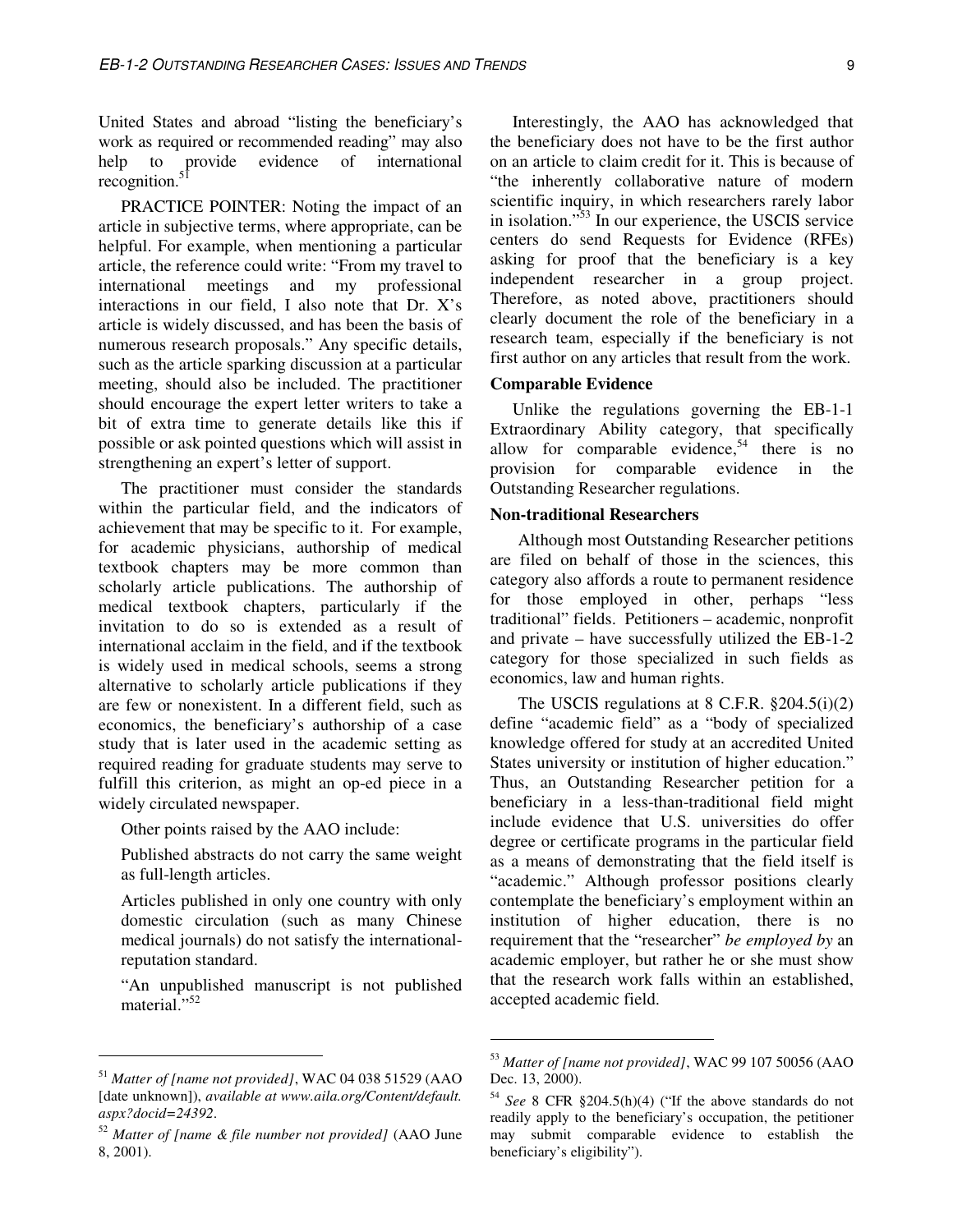For example, a nonprofit research organization may file an Outstanding Researcher petition on behalf of one of its "researchers" or "fellows" (which are common job titles within such institutions) provided that the petition shows that the beneficiary's work is in an academic "field" such as<br>human rights or national security. The rights or national security. The accompanying evidence might include print-outs of degree programs in human rights or national security from such institutions of higher education as Notre Dame Law School's Center for Civil and Human Rights or the University of Nevada's Institute for Security Studies.

In preparing such a "non-traditional" petition, it may be necessary to point out that "research", while traditionally thought of as basic research, also includes "applied" research. The USCIS regulations for Outstanding Researcher petitions are silent on this point, however, the regulations for H-1B petitions include a helpful definition of research in the context of which employers are exempt from payment of the additional "scholarship and training fee" due to their status as "nonprofit research organizations."

That regulation at  $8$  C.F.R.  $$214.2(h)(19)(iii)(C)$ defines "applied research"; specifically stating that it includes "research and investigation in the sciences, social sciences, or humanities." The regulation further describes applied research as "research to gain knowledge or understanding to determine the means by which a specific, recognized need may be met … [It] includes investigations oriented to discovering new scientific knowledge that has commercial objectives with respect to products, processes, or services. It may include research and investigation in the sciences, social sciences, and humanities." Based upon this broad USCIS definition of "research," one might convincingly argue that "field research" such as that undertaken by human rights investigators and those in similar fields is eligible for consideration under the Outstanding Researcher category.

PRACTICE POINTER: Practitioners should consider all possible avenues for a beneficiary in a non-traditional research field, including selfsponsorship under the EB-1-1 category or a NIW petition. With careful case preparation, a practitioner may be able to demonstrate a beneficiary's eligibility under more than one category.

The evidence in a "non-traditional" filing also may vary somewhat from the standard publications, articles and citations found in nearly every scientific researcher petition. In "non-traditional" cases, the beneficiary may have op-ed pieces in international newspapers in which he or she offers an expert viewpoint based on years of study in the field. A human rights researcher's invited appearance before the United Nations to offer testimony about country conditions or the implications of a particular regional conflict clearly attest to his or her original contributions, and might serve as evidence of his or her overall international recognition. Unlike the published material in a scientific journal about a beneficiary's work, an individual in a "nontraditional" field might have television or radio appearances in which he or she was interviewed as an expert for a more general, and wider audience. The practitioner must find a way to include such evidence within the often-traditionally viewed and somewhat narrow criteria categories of the Outstanding Researcher regulations.

#### **Burden of Proof**

 $\overline{a}$ 

The burden of proof is the "preponderance of the evidence," meaning the evidence must show that the claim is probably true. It is not necessary to prove any claim beyond a reasonable doubt. Reasonably supported claims evidencing that the beneficiary meets at least two of the six criteria should result in granting of the classification sought, regardless of any doubts held by the adjudicating officer.<sup>55</sup>

#### **PRACTICE TIPS**

First and foremost, screen your cases carefully. Discuss the standard with the beneficiary and, if possible, with his or her supervisor or mentor, to evaluate whether the Outstanding Researcher classification applies and whether the necessary evidence can be gathered. Detailed initial intakes will help manage expectations, avoid delays due to RFEs, and reduce the chance of a denial. Careful screening not only weeds out weak cases, but also may help identify a case for the self-effacing researcher. In some cases, talking to a supervisor may lead to filing such a petition where the beneficiary's initial modesty about his or her accomplishments might not.

Tailor your petition to the correct audience. Not all USCIS examiners are college educated, and none are likely to be experts in your client's specialized field. Additionally, USCIS examiners have a very limited amount of time to read all the materials in

<sup>55</sup> R. Deasy & P. Yanni, "Arrows in Your Quiver: Arm Yourself to Win Approvals," *supra* note 31.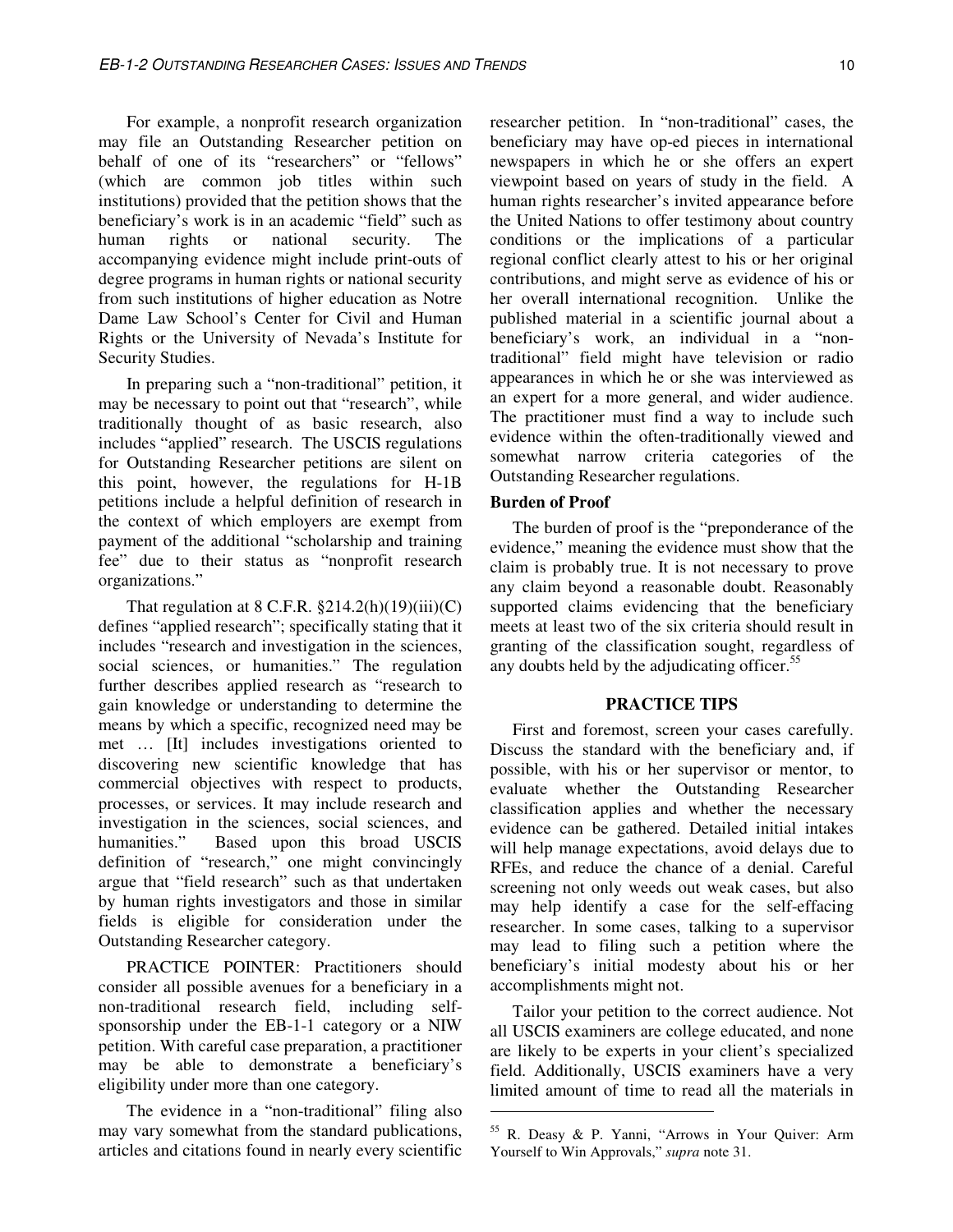each petition (less than 30 minutes in most cases). Present the beneficiary's accomplishments and qualifications in laymen's terms. This is especially important in the peer recommendation letters and in the cover letter. A clear and easy-to-read cover letter, table of contents, and tabs should make the petition more easily navigable for someone who is not familiar with the field or the evidentiary material. The practitioner should highlight key quotes from the peer recommendation letters in the cover letter as they pertain to each evidentiary criterion.

As a practical matter, include only the first page of each journal publication and the first few pages of each peer letter writer's curriculum vitae (CV). Otherwise, each publication and each CV could be 10 pages long (or more!), which can make the package quite unwieldy. We have been told that USCIS examiners are not impressed by the volume of material submitted; in fact, the examiner might be more likely to set aside a particularly large submission in favor of a shorter one. Be selective and include only the strongest evidence. Do not "pad" the petition with documentation that does not clearly make your point. Meeting two of the six categories with strong evidence is probably better than submitting marginal evidence when stretching for additional categories.<sup>56</sup>

The key point to remember in crafting an EB-1-2 petition is to establish an international reputation. Each piece of evidence should speak to that standard. The AAO concluded in one decision that "[a]n individual that is recognized internationally as outstanding should be able to produce ample unsolicited materials reflecting such a reputation. If the beneficiary's scholarly achievements are not widely praised outside of individuals with whom he has previously studied, collaborated, or worked, then it cannot be concluded that he enjoys an international reputation."<sup>57</sup> Therefore, remember to seek independent references, and to document that the beneficiary has been not only published and cited, but noticed in his or her field.

 $\overline{a}$ 

#### **CONCLUSION**

In our experience, the AAO has raised the bar higher than the USCIS service centers for obtaining classification as an EB-1-2 Outstanding Researcher. Yet, the AAO decisions remain consistent over the past few years, and stick clearly to the statute and regulations. With the current enforcement of the strict regulatory definition of "permanent job offer," it does appear that the Outstanding Researcher category may be moving toward a higher standard of review, paralleling similar patterns in NIW and EB-1-1 adjudications, particularly for non-traditional researchers.<sup>58</sup>

Furthermore, as the AAO decisions are generally firmly grounded in the statute and regulations, it remains important for the practitioner to carefully screen potential beneficiaries for eligibility, and present a strong petition for the service center to approve.

Some practitioners have reported that they follow a "play for the kickback" strategy of submitting a basic petition, holding back some evidence, and waiting for an RFE. We recommend against that strategy because of a 2004 USCIS memo advising adjudicators to deny petitions without an RFE $,59$  and also because submitting documentation dated after the initial filing is likely to prove problematic. $60$ 

If an EB-1-2 petition fails, the AAO decisions argue against filing an appeal. Appeals to the AAO can

 $\overline{a}$ 

<sup>56</sup> *See, e.g.*, *Matter of [name & file number not provided]* (AAO Feb. 27, 2003), where the AAO noted that "[t]he petitioner has submitted a very substantial quantity of evidence in support of the petition at hand. The outcome of this appeal rests not on any deficiency in the quantity of the evidence, but rather on the character of the evidence submitted."

<sup>57</sup> *Matter of [name not provided]*, EAC 02 120 51858 (AAO Jan. 21, 2004).

<sup>58</sup> *See, e.g.*, S. Yale-Loehr & C. Alexander, "Recent AAO EB-1- 1 Decisions," *available at www.millermayer.com/site/resources/ immigrant/eb11.html;* C. Weber & R. Wada, "National Interest Waivers 2002—A Practice Update," 7 *Bender's Immigr. Bull.*  361 (Apr. 1, 2002); W. Stock, "Building Bridges No More: AAO Issues Precedent Decision Limiting National Interest Waivers," 3 *Bender's Immigr. Bull.* 873 (Sept. 1, 1998); S. Yale-Loehr & R. Valente, "National Interest Waivers," *available at www.millermayer.com/site/resources/immigrant/immig* 

*rant9cont.htm*.

<sup>59</sup> USCIS Memorandum, "USCIS Seeks to Reduce RFEs by Moving Directly to Decision" (May 4, 2004), *published on*  AILA InfoNet at Doc. No. 04050476 (*posted* May 4, 2004).

<sup>60</sup> *See Matter of [name & file number not provided]* (AAO Oct. 23, 2003) (abstract published after petition submitted cannot be added as additional evidence to satisfy RFE). *See also Matter of Katigbak*, 14 I&N Dec. 45, 49 (INS Reg'l Comm'r 1971) (education or experience acquired after the filing date of an immigrant visa petition may not be considered, since to do so would result in according the beneficiary a priority date for visa issuance at a time when not qualified for the preference status sought).